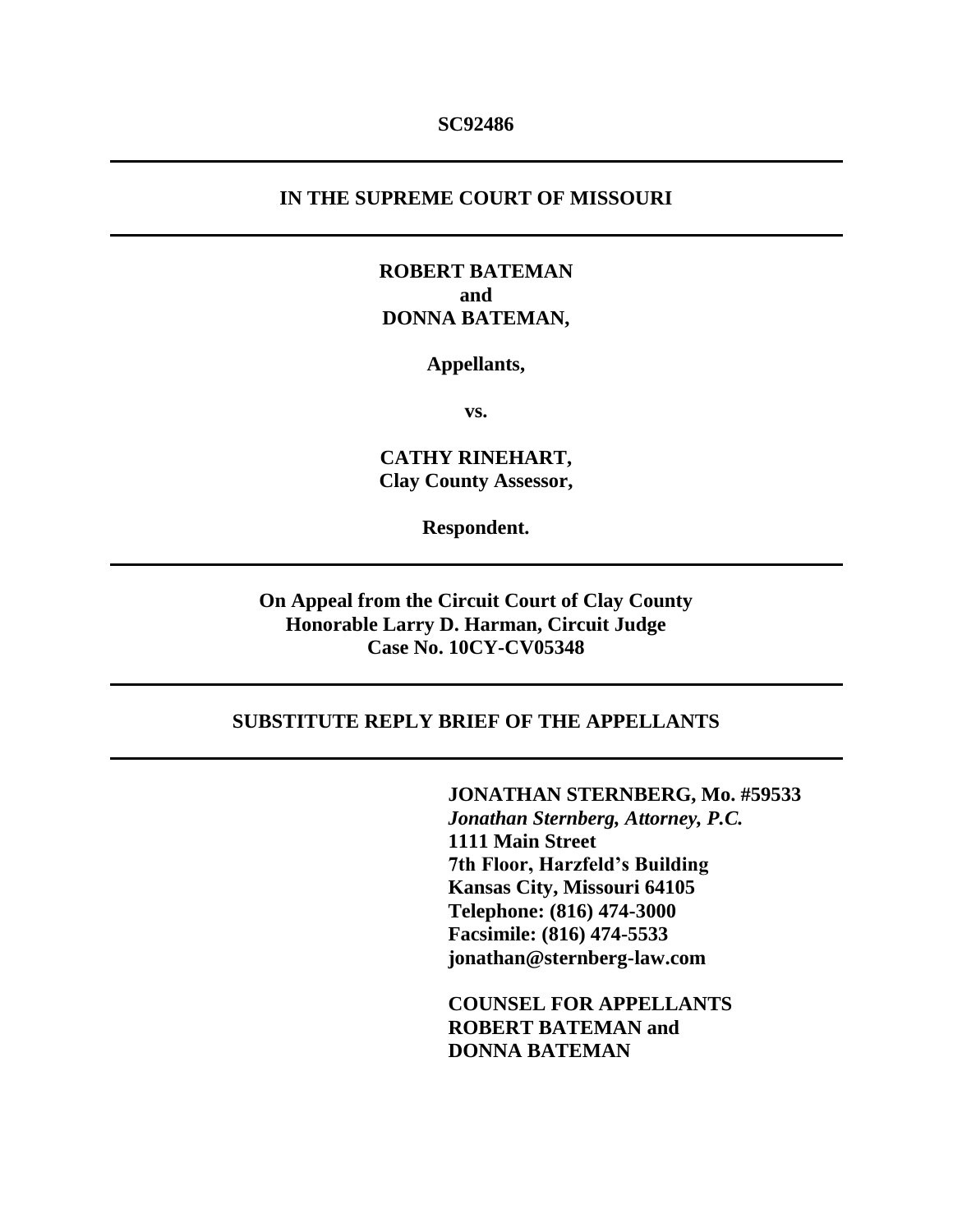## **Table of Contents**

| A. There was no substantial or competent evidence that the City of Gladstone          |
|---------------------------------------------------------------------------------------|
|                                                                                       |
| The Court should not overlook the phrase "immediate most" in $\S$<br><b>B.</b>        |
|                                                                                       |
| The Assessor's appraisal of the Batemans' land violates Missouri's<br>$\mathcal{C}$ . |
|                                                                                       |
|                                                                                       |
|                                                                                       |
|                                                                                       |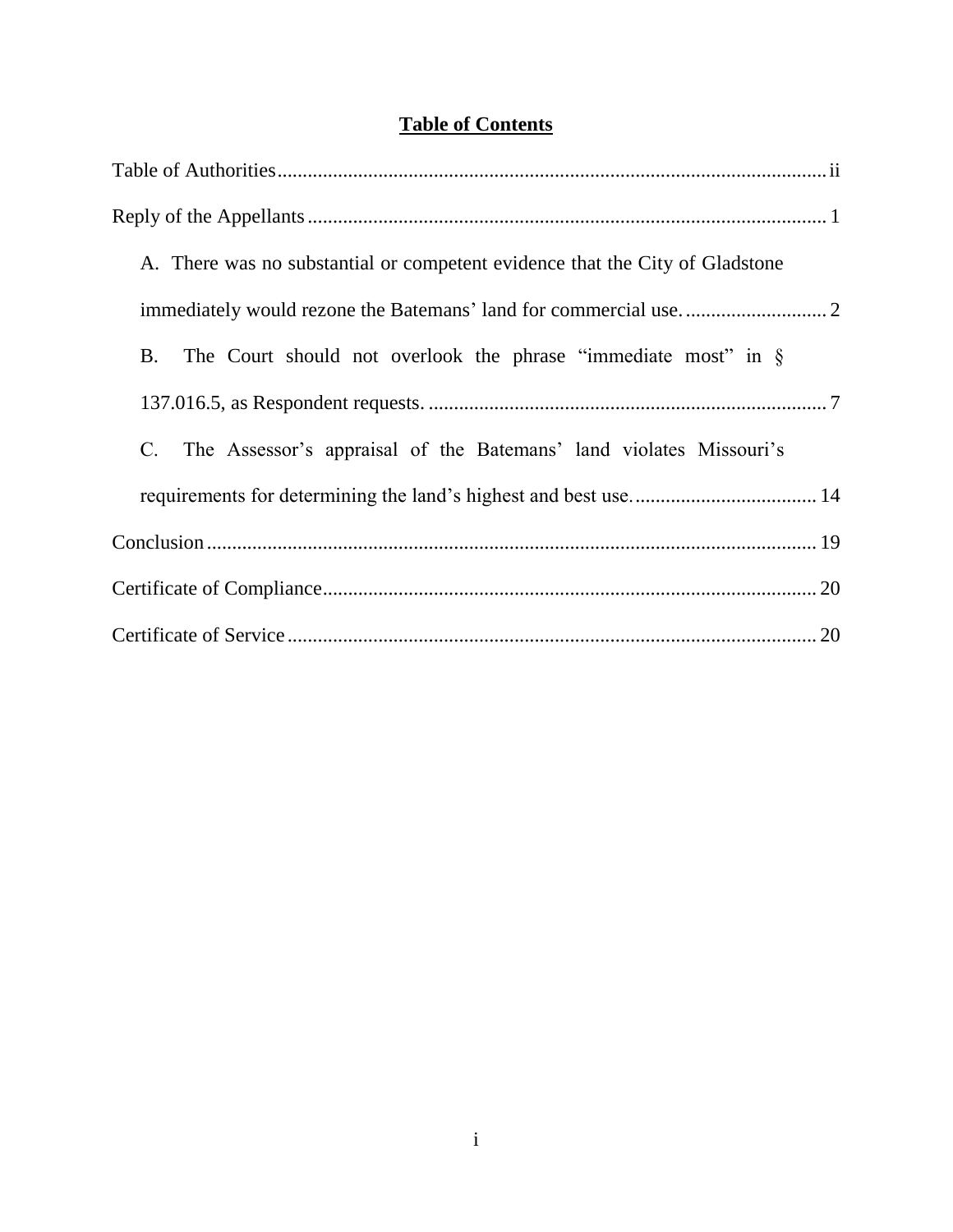## **Table of Authorities**

| Algonquin Golf Club v. State Tax Comm'n, 220 S.W.3d 415 (Mo. App. 2007) 1-2, 9-14 |
|-----------------------------------------------------------------------------------|
|                                                                                   |
|                                                                                   |
|                                                                                   |
|                                                                                   |
| State ex rel. Mo. Highway & Transp. Comm'n v. Delmar Gardens of Chesterfield,     |
|                                                                                   |
| State ex rel. Mo. Highway & Transp. Comm'n v. Edelen, 872 S.W.2d 551              |
|                                                                                   |
| State ex rel. Mo. Highway & Transp. Comm'n v. Modern Tractor & Supply Co.,        |
|                                                                                   |
| State ex rel. Mo. Highway & Transp. Comm'n v. Pedroley, 873 S.W.2d 949            |
|                                                                                   |
| State ex rel. State Highway Comm'n v. Carlson, 463 S.W.2d 74 (Mo. App. 1970)16-18 |
|                                                                                   |
|                                                                                   |
|                                                                                   |
| <b>Revised Statutes of Missouri</b>                                               |
|                                                                                   |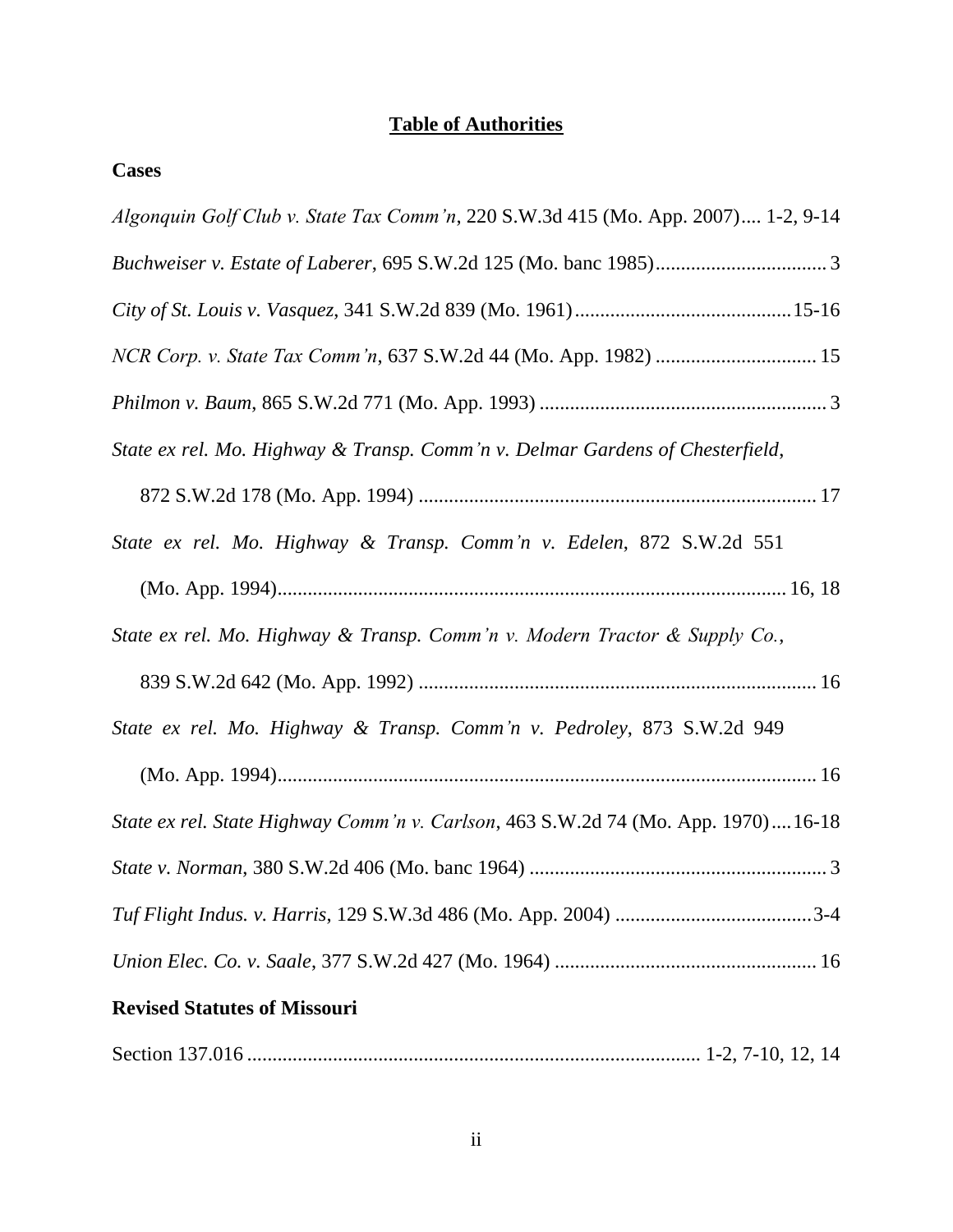## **Missouri Supreme Court Rules**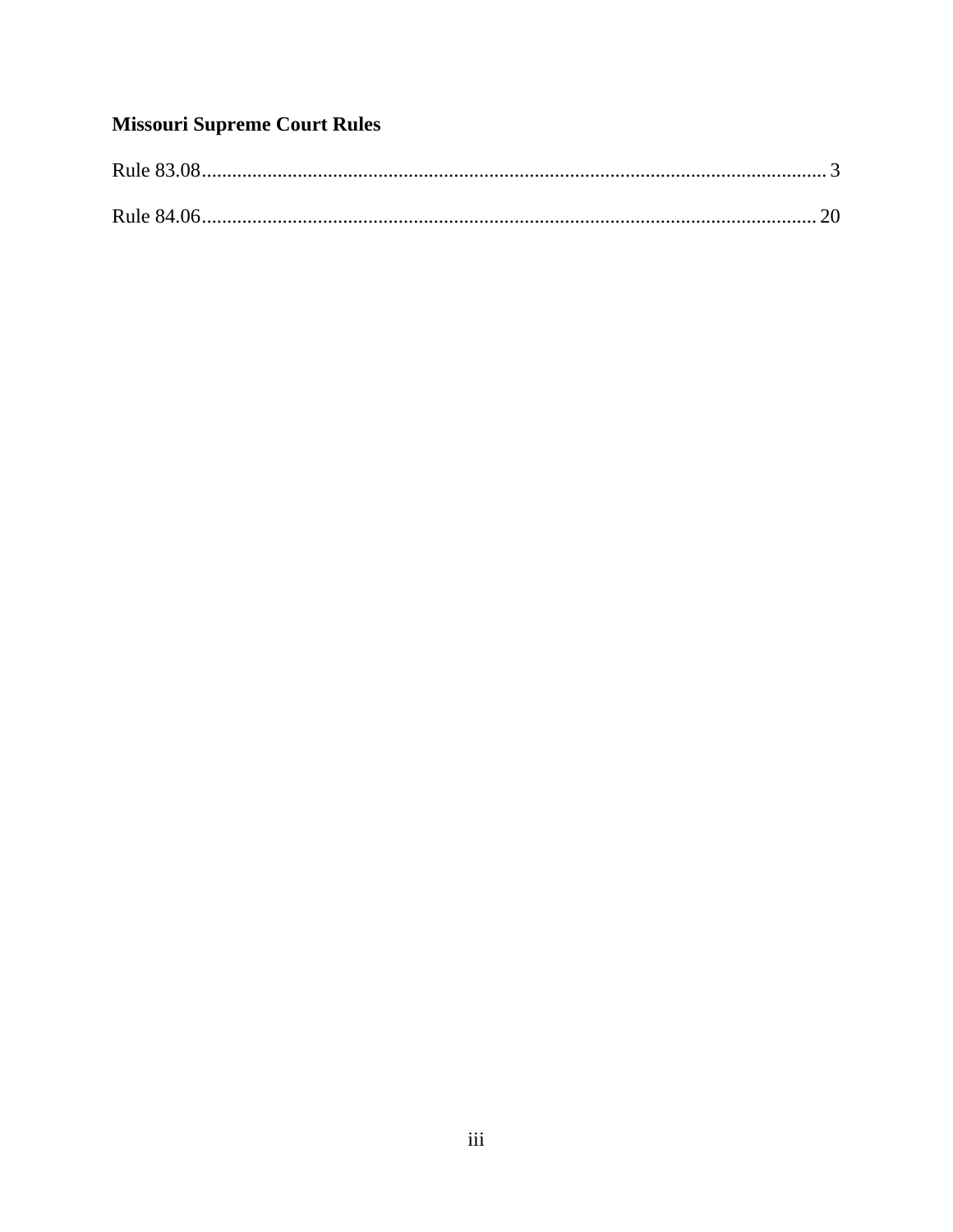#### **Reply of the Appellants**

In their opening brief, Appellants Robert and Donna Bateman explained how, under § 137.016.5, R.S.Mo., the State Tax Commission ("STC") erred in holding the "immediate most suitable economic use" of their vacant land, on which the City of Gladstone's zoning code allows only residential use and absolutely prohibits any and all commercial use, was commercial.

The Batemans showed that, as the only case substantially discussing the phrase "immediate most suitable economic use" in § 137.016.5, *Algonquin Golf Club v. State Tax Comm'n*, 220 S.W.3d 415 (Mo. App. 2007), explains, it plainly and unambiguously means the suitable economic use that can occur *most immediately*, not some future speculative use that someday might or might not legally be possible at some hypothetical time. While commercial use someday might well be a suitable economic use for the Batemans' vacant land (as it could be for any vacant land anywhere in Missouri), the substantial and competent evidence in the record, including Respondent's acknowledgement of Gladstone's prohibitory zoning and the admissions of Clay County's appraiser, could not support a finding that commercial use was the *immediate most* suitable economic use of the Batemans' land.

Respondent admits the Batemans' property is zoned for residential use and that the zoning prohibits all commercial use. While Respondent tacitly admits that, as a result, the property cannot be used immediately for any commercial purposes (i.e. without a hypothetical legislative change in zoning), it nonetheless insists "[a]ll of the evidence pointed to the most immediate use as Commercial [*sic*]" (Respondent's Substitute Brief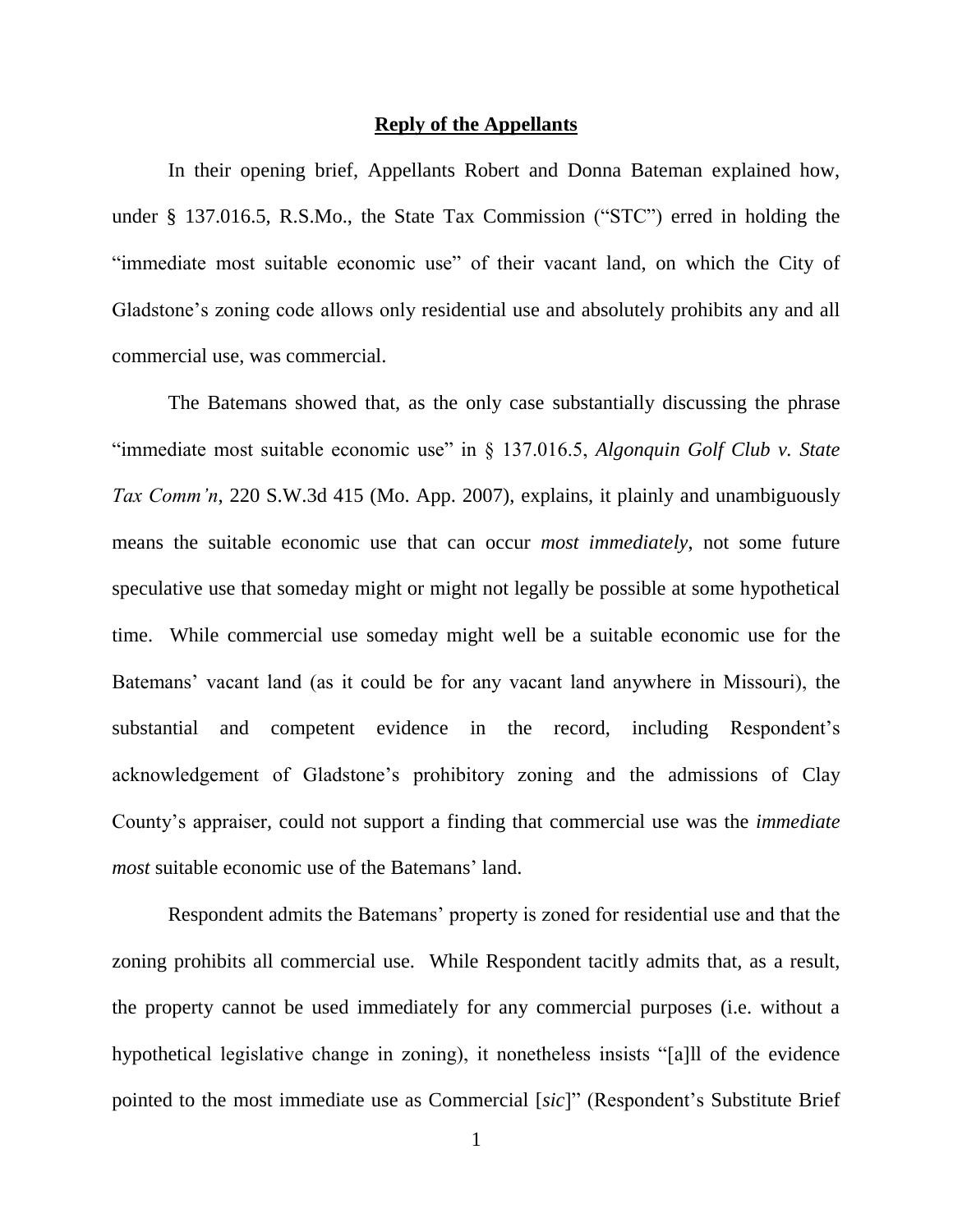13). It repeatedly asserts the zoning is irrelevant because § 137.016.5 provides zoning is not conclusive if it does not reflect the immediate most suitable economic use. Essentially, it argues that, because the prohibitory zoning someday might (or might not) be changed, the Court should ignore the term "immediate most" in § 137.016.5.

Respondent's arguments are without merit. As Judge George Draper, writing for the Eastern District in *Algonquin*, plainly explained, for an economic use to be the most immediate, it must *currently* be possible, without legal impediments. An "immediate" use cannot be a future speculative use that, at present, is prohibited by law. It is uncontroverted in this case that, for the Batemans' land to be used in any commercial manner, it would have to be rezoned. Thus, in this case, as in *Algonquin*, the overtly prohibitory zoning *is* conclusive. And, as in *Algonquin*, the STC erred in holding otherwise.

The Court should reverse the trial court's judgment and remand this case with instructions to reverse the STC's decision.

# **A. There was no substantial or competent evidence that the City of Gladstone immediately would rezone the Batemans' land for commercial use.**

In their brief, the Batemans explained that the City of Gladstone zones their property as "R-1, single family," which allows only residential use and absolutely prohibits any and all commercial use: "only one family" is allowed "to live on the property. It does not" even "allow for an owner to rent out a room or portion of the house" (Appellants' Substitute Brief 21-22). Respondent does not dispute this.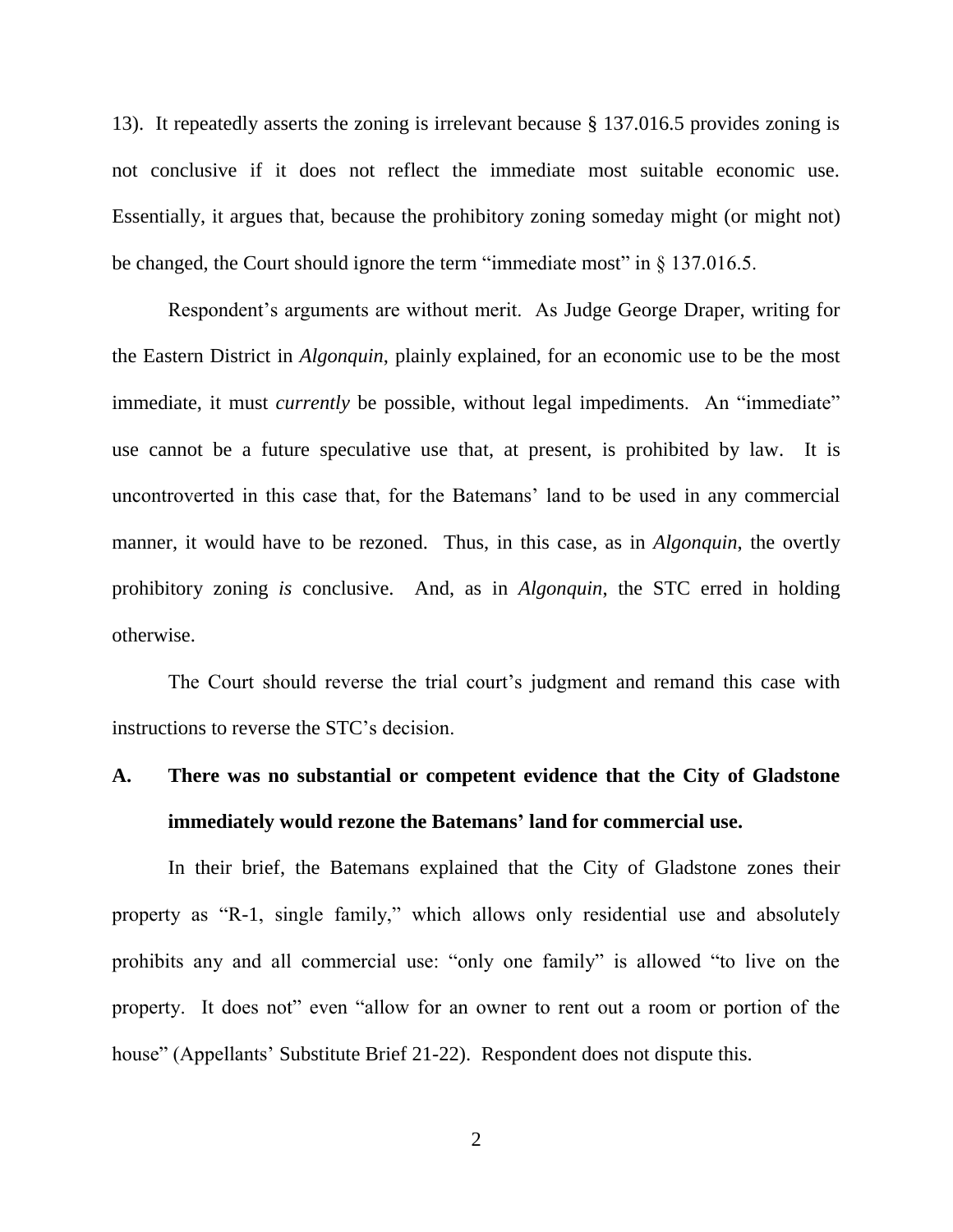But, trying to get around this plain and uncontroverted fact that the applicable law presently (i.e. immediately) prohibits any commercial use of the Batemans' property, Respondent insists in both its statement of facts and its argument, "There was evidence that the City of Gladstone would approve a zoning change to commercial zoning C-O, C-1, or C-2, even though they had declined to approve a request in the year 2000 to allow an unmanned all night filling station as being too intense for the area" (Resp. Br. 7, 13, 15, 19).<sup>1</sup> It states this "evidence" was that "Mr. Maurer, the County's appraiser, testified that the city would favor  $C-0$ ,  $C-1$ , or  $C-2$  zoning" (Resp. Br. 13).

Respondent's appraiser's speculation as to what Gladstone might or might not do, however, was neither substantial nor competent evidence. It is well established that "Evidence based on speculation, conjecture or surmise is not substantial." *Tuf Flight* 

l

<sup>1</sup> In discussing this point, and in other parts of its brief, Respondent refers repeatedly to the opinion of the Court of Appeals in this case (Resp. Br. 13, 21, 24). Respondent apparently does not realize that, as this Court decides appeals post-transfer "as though on original appeal," *Buchweiser v. Estate of Laberer*, 695 S.W.2d 125, 127 (Mo. banc 1985), the "decision of the court of appeals in a case subsequently transferred is of no precedential effect," *Philmon v. Baum*, 865 S.W.2d 771, 774 (Mo. App. 1993), and is "necessarily vacated and set aside and may be referred to as *functus officio*." *State v. Norman*, 380 S.W.2d 406, 407 (Mo. banc 1964). Thus, whatever the lower court decided in this case simply no longer exists. Similarly, Respondent's criticism of the Batemans' earlier reply brief (Resp. Br. 15), superseded by this brief, is misplaced. Rule 83.08(b).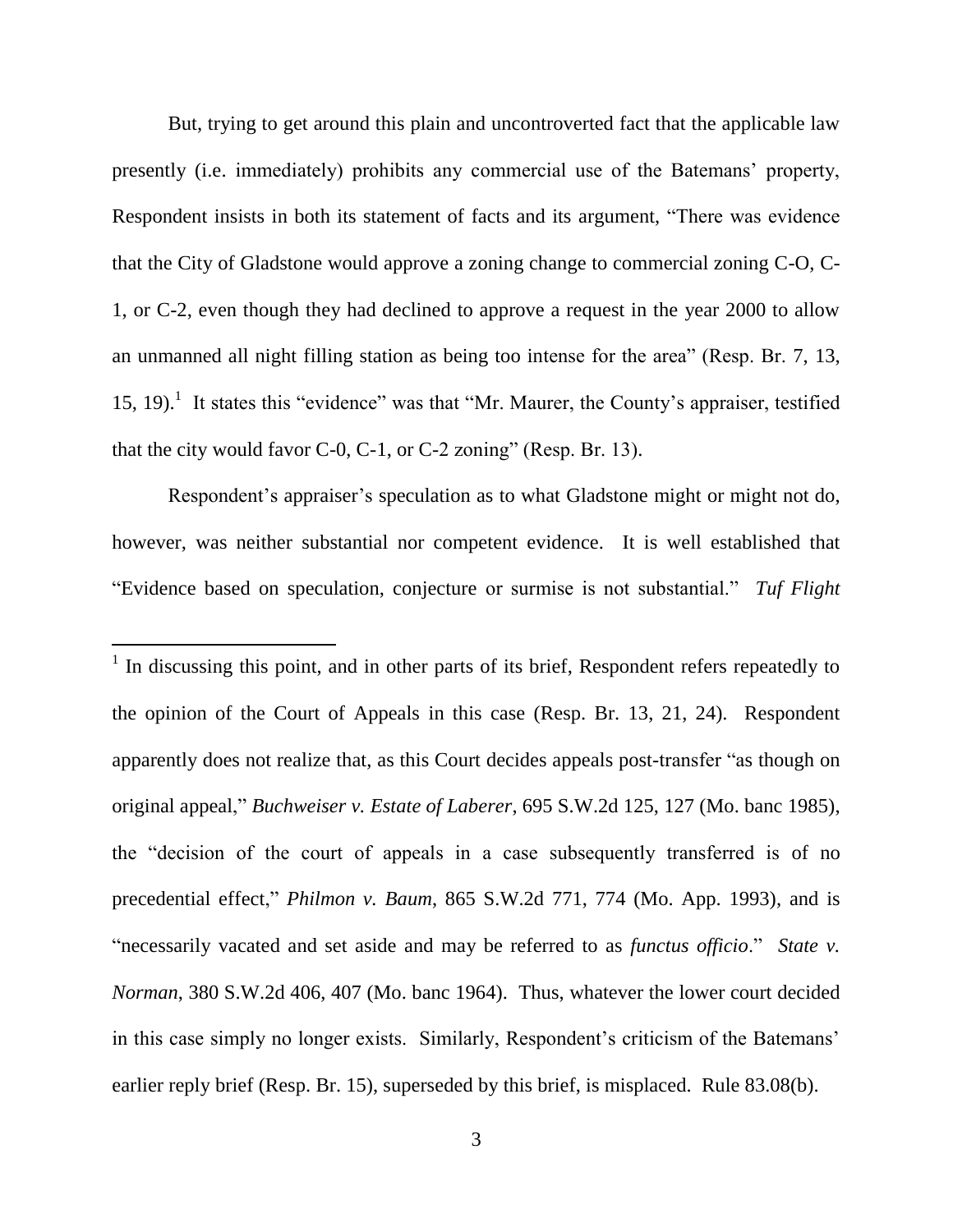*Indus. v. Harris*, 129 S.W.3d 486, 491 (Mo. App. 2004). Mr. Maurer admitted the only place he came upon this knowledge was from "reading the information [Mr. Bateman] provided," e.g. the Gladstone Council's 2000 minutes (L.F. 161). While the minutes do reflect that some of the members thought the rezoning application presented "too intense" of a use, others objected to *any* commercial use that close to residences – described by one as "right in the back yards" (L.F. 184-86).

But nothing in those materials amounted to or even indicated anything as specific as substantial or competent "evidence that the City of Gladstone would approve a zoning change to commercial zoning C-O, C-1, or C-2" (L.F. 184-86). Rather, Mr. Maurer's contention both in his testimony (L.F. 161) and in his report (L.F. 213-14) that commercial rezoning was likely was merely his personal speculation – not substantial evidence. *Tuf Flight*, 129 S.W.3d at 491.

Respondent also attacks the Batemans for pointing to the residential character of the property, which is located entirely inside a residential subdivision, Bolling Heights (Resp. Br. 18, 24-25). But that the property partially fronts a cul-de-sac in a residential subdivision, sandwiched between two houses thereon, is plain and unmistakable from the face of the record. While Respondent is correct that there are "commercial uses to the North, West and South" of Bolling Heights (Resp. Br. 18), its own aerial map (Resp. Br. Ex. A; L.F. 253) plainly shows that the Batemans' property is *in* Bolling Heights, on a cul-de-sac, not within some kind of commercial area.

Finally, attempting to make it seem as if Mr. Maurer, the County's appraiser, did not actually opine that the property would not be used commercially during the present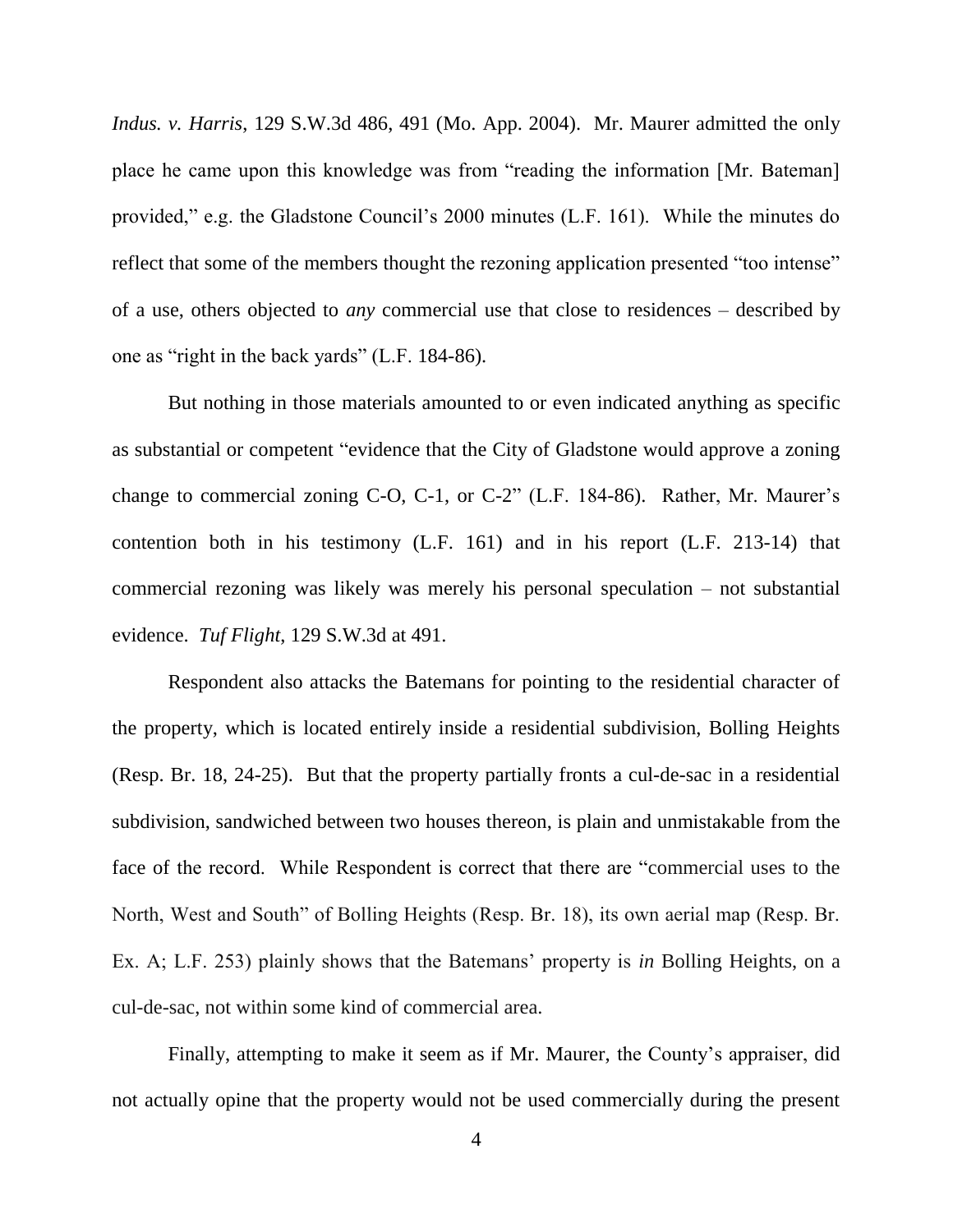assessment cycle under challenge, Respondent accuses the Batemans of "misquoting" Mr. Maurer, though without citation to the Batemans' brief (Resp. Br. 21). Respondent insists Mr. Maurer meant it was "improbable," rather than "impossible," that the property "would," rather than "could," be used as commercial during the present assessment cycle (Resp. Br. 14-15). Of course, in analyzing the *immediate* most suitable economic use of the land, this is a distinction without a difference. Ultimately, Respondent is forced to admit that "several things" – primarily the prohibitory, residential-only zoning  $-$  "ma[de] use of the property as commercial improbable in the 13 months that remained in the assessment cycle" (Resp. Br. 21).

And Mr. Marurer agreed. The exchange between him and Mr. Bateman speaks for itself:

Q. Okay, what is your opinion on this property being used for a commercial use during the current assessment cycle?

A. I've already answered that question earlier.

Q. What was it? I--I didn't hear it.

HEARING OFFICER JOHNSON: I don't remember it.

MR. BATEMAN: I don't remember that.

THE WITNESS: It--

Q. I'm not asking a value, I--I'm asking you what is your opinion? Do you think it's--it is probable that the property will be used during the current assessment cycle as commercial?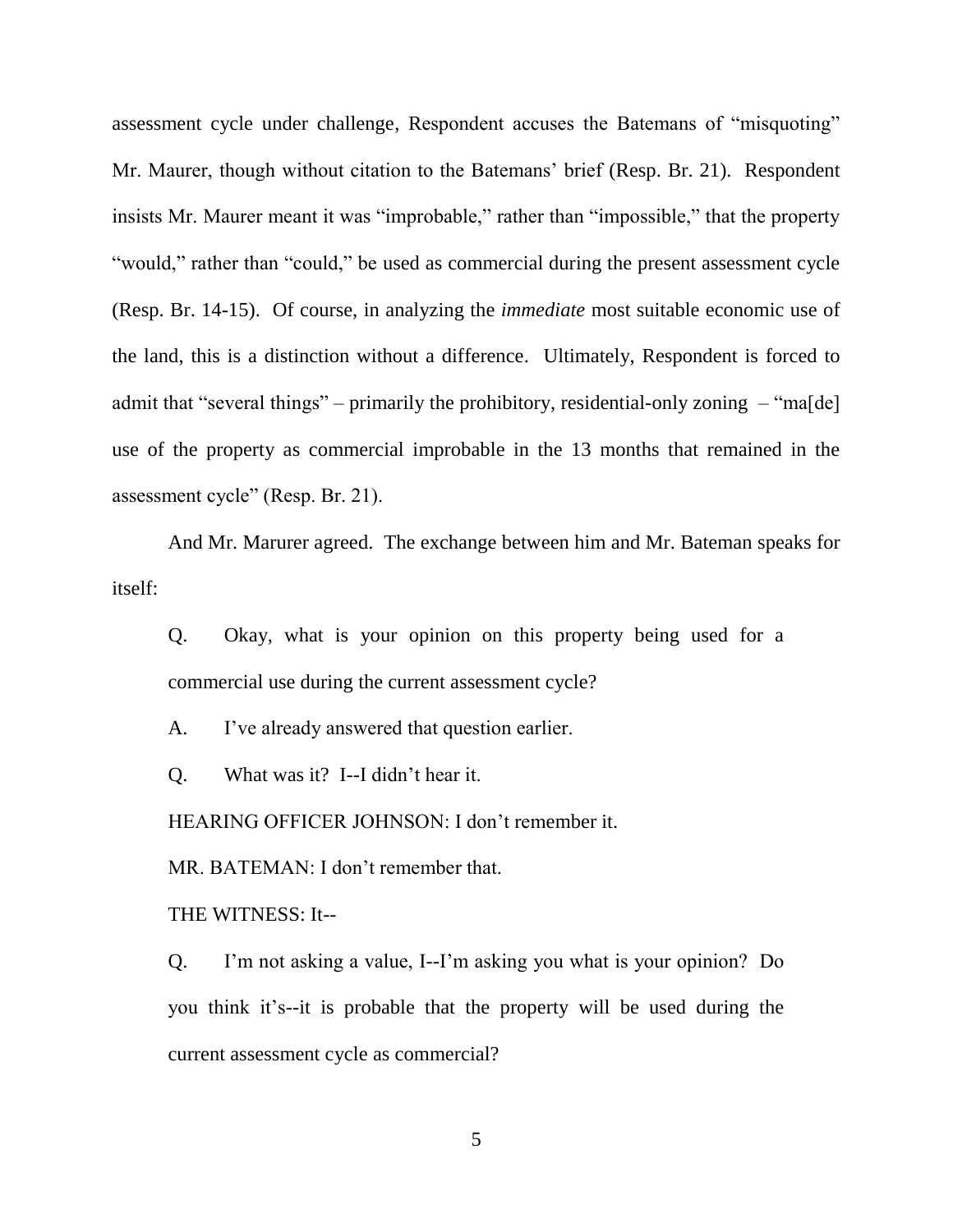A. That's a two-edged sword. By your definition--By what you're asking, the answer is no. For this cycle.

(L.F. 162-63).

l

Plainly, given his earlier responses about what it would take to change zoning (i.e. a majority vote of the Gladstone City Council), Mr. Maurer's admitted the property could not be used commercially during the 2009-10 assessment cycle – and certainly not as of January 1, 2009 – as no steps to begin changing that zoning had occurred by the time of the hearing in November 2009.<sup>2</sup>

Despite Respondent's protestations, the fact of the matter remains that the Batemans' property was and is zoned solely for residential use, prohibiting any commercial use. And the only time a request to rezone the property was brought to the appropriate governing body, it was unanimously rejected. Thus, immediately – that is, *now*, not in some speculative future that may or may not come to place – the property is not usable commercially, an only is usable residentially. Thus, while commercial use may be *a* suitable economic use of the property (as it is for any vacant land), it cannot be the property's "immediate most suitable economic use."

 $2$  Indeed, though the record temporally could not reflect this, the 2009-10 assessment cycle obviously now is over, and the Batemans' property never was re-zoned. To this day, the property remains residentially-zoned, and commercial use remains prohibited.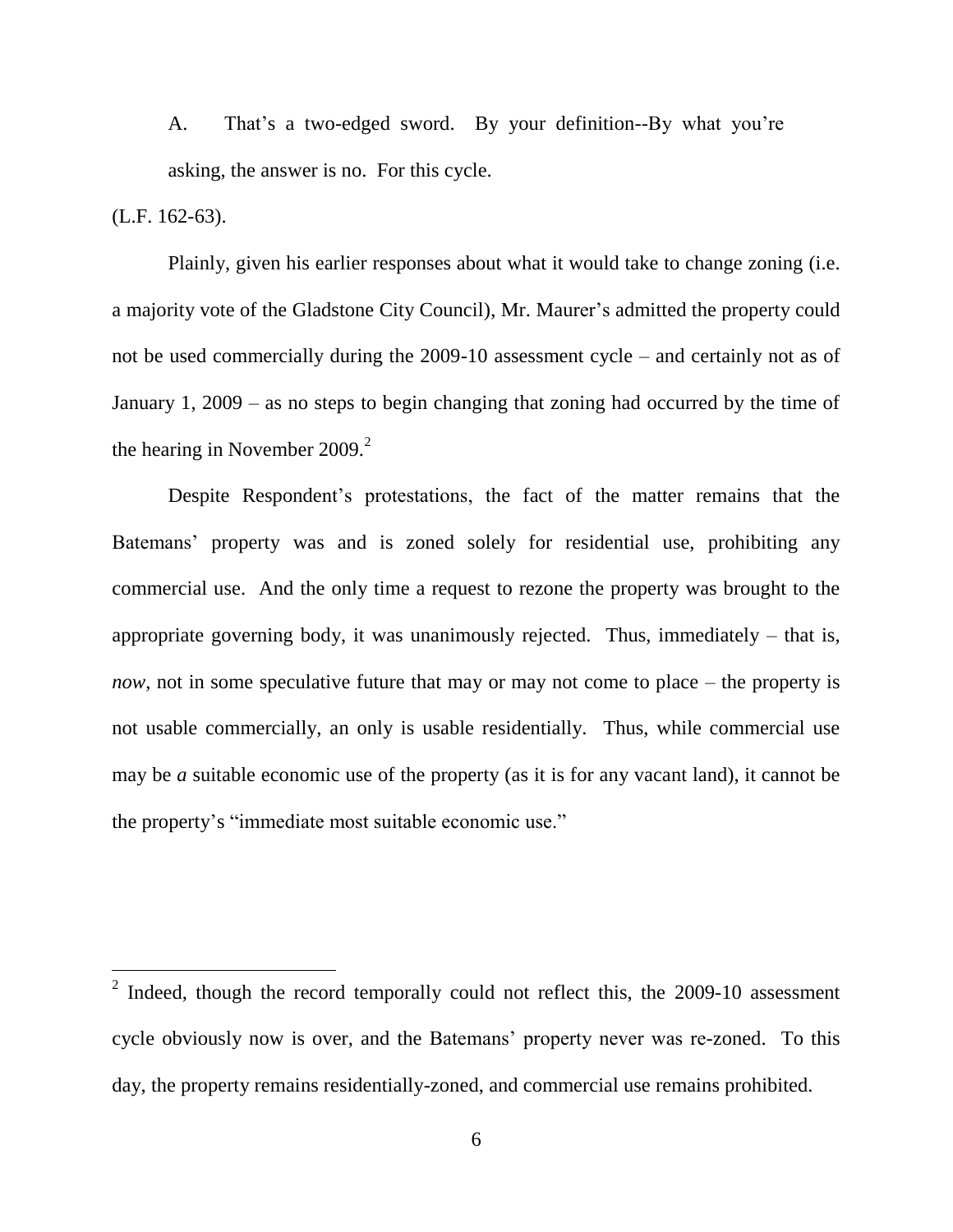# **B. The Court should not overlook the term "immediate most" in § 137.016.5, as Respondent requests.**

Respondent's substantive argument rests on a notion that the Batemans' property's prohibitory zoning should be considered but then ignored. Presently, as Respondent admits, the property is zoned R-1, residential, which prohibits any commercial use of any kind (Resp. Br. 7). Essentially, Respondent argues that because the residential zoning *someday might* or *possibly could* be changed to commercial, the property's immediate, prohibitory zoning classification is irrelevant.

As the Eastern District explained in *Algonquin*, however, Respondent's argument untenably renders the term "immediate most" in  $\S$  137.016.5 a nullity. And indeed, that is precisely what Respondent requests: that the Court ignore "immediate most" in the phrase "immediate most suitable economic use" (Resp. Br. 14-15).

Both parties agree the "primary rule of statutory construction is to ascertain the intent of the legislature from the language used, to give effect to that intent if possible, and to consider the words used in their plain and ordinary meaning" (Aplt. Br. 15-16; Resp. Br. 11). Thus, as Respondent points out, "The words 'immediate most suitable economic use' should be read in context of the entire phrase" (Resp. Br. 14).

Like the Batemans, Respondent turns to dictionary definitions of the words in the phrase (Resp. Br. 14-15). It defines "suitable" as "fit and appropriate for the end in view" (Resp. Br. 14). It defines "economic" as "Of or relating to the development, production, and management of material wealth" (Resp. Br. 14-15). But then it fails to define "immediate" (Resp. Br. 14-15). The Batemans accept the Respondent's collective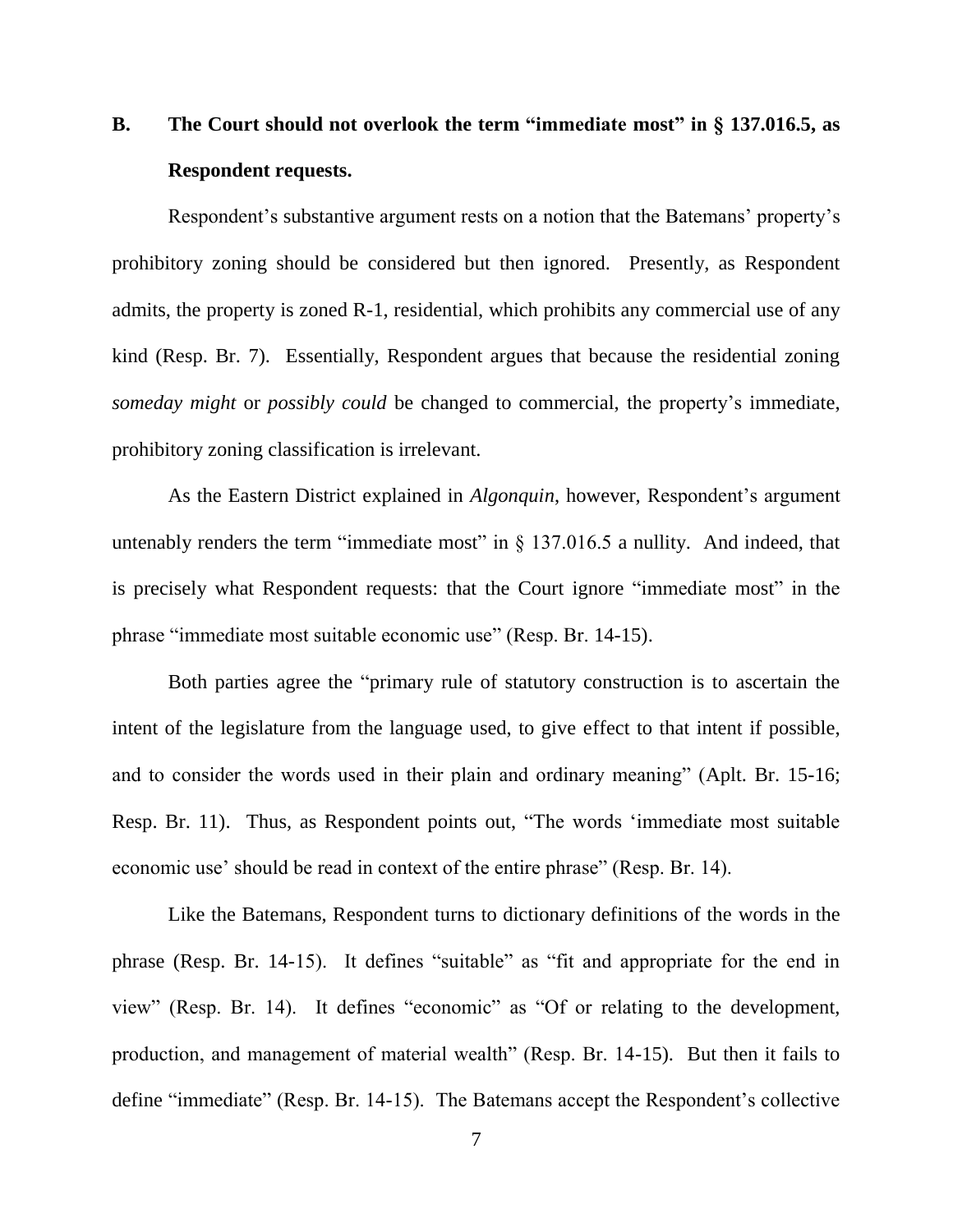paraphrasing of "suitable economic use" as meaning a use that is "suitable and able to produce the best value for the property" (Resp. Br. 15). But § 137.016.5 does not mandate classifying vacant land by *any* such use. Rather, it expressly requires the suitable economic use be the "immediate most" one.

Indeed, not even Respondent ultimately can keep up its omission of the statute's express requirement of immediacy. Eventually, Respondent is forced to admit, "the plain language of 'immediate most suitable economic use' is the use that is *immediately* suitable and able to produce the best value for the property'" (Resp. Br. 15) (emphasis added). As the Batemans pointed out in their opening brief, one of the same linguistic authorities on which Respondent relies defines "immediate" as "'Occurring without delay [or] not separated by other persons or things [or] having a direct impact" (Aplt. Br. 16). As such, giving meaning to each and every word in the phrase "immediate most suitable economic use" with the same logic Respondent employs, the phrase plainly calls for the use that is suitable and able to produce the best value for the property *which can occur without delay*.

But Respondent ignores this fundamental distinction. It suggests the Batemans "argue that the the [*sic*] zoning makes 'commercial use a legal and practical impossibility" (Resp. Br. 15) (citing Aplt. Br. 21). But that is a conscious misstatement of that page of the Batemans' brief: rather, the Batemans argued, that, in this case, "The zoning was the overwhelming factor: it made any *immediate* commercial use a legal and practical impossibility" (Aplt. Br. 21) (emphasis added). Respondent quotes too selectively. Of course the Batemans' property – like *any* vacant property anywhere in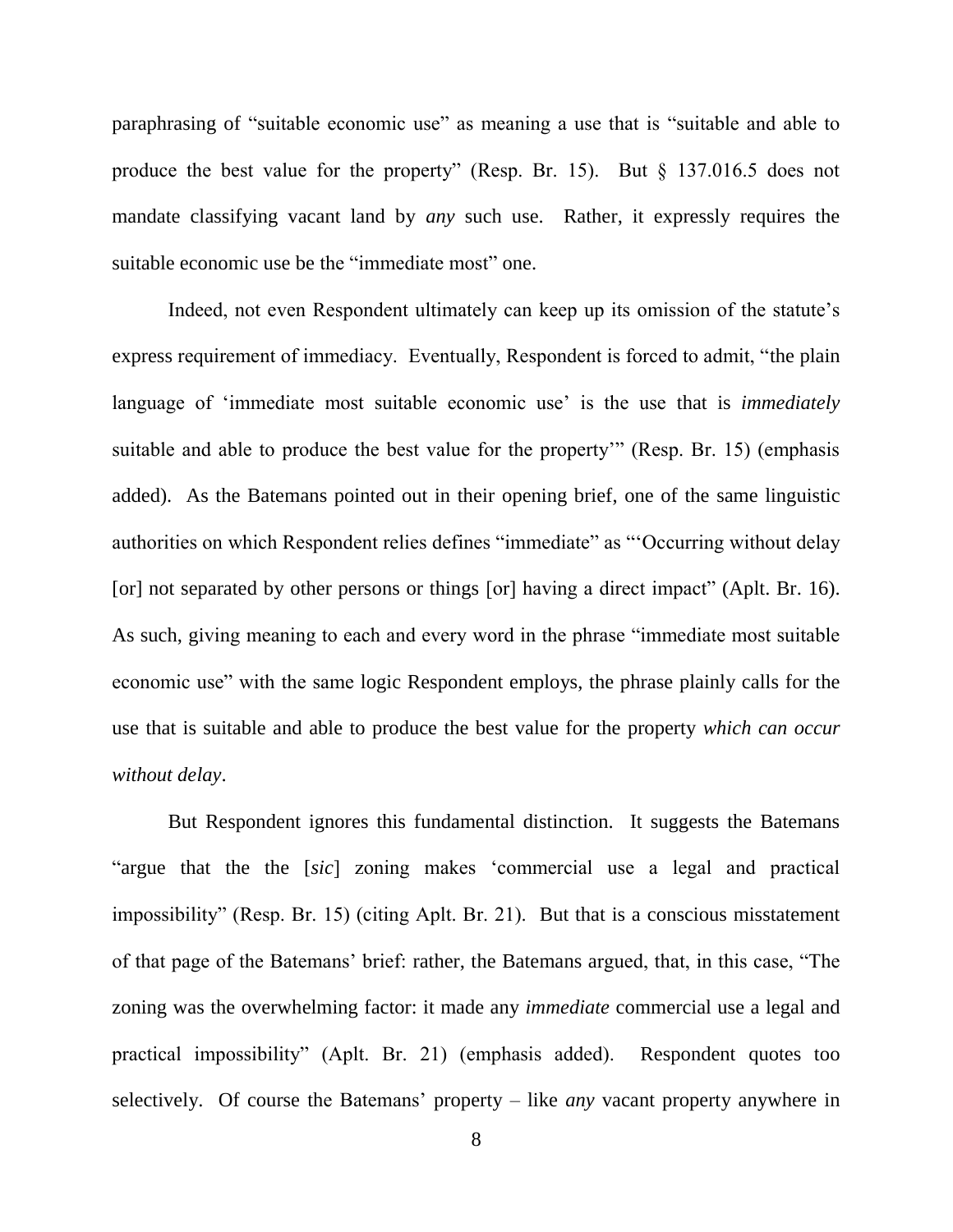Missouri – *might possibly someday* ("at some time in the future," to quote Respondent (Resp. Br. 15)) be used as commercial property, regardless of zoning. But § 137.016.5 requires that the use be the "immediate most" one. Here, due to the prohibitory zoning, any hypothetical use as commercial property simply cannot be immediate.

Thus, Respondent is forced to argue, "Whether or not commercial use can begin 'without delay', that is, without changing the zoning has never been the rule, and Appellants site [*sic*] no authority in support of it" (Resp. Br. 13). In so doing, Respondent essentially rehashes St. Louis County's unpersuasive (and unsuccessful) argument in *Algonquin*. The Eastern District held the fact that the zoning *could* change bore nothing on the fact that, at present – immediately – the country clubs' land could not be used commercially. 220 S.W.3d at 420-22. "[T]he phrase 'immediate most suitable economic use" must be "constru<sup>[ed]"</sup> "as a whole." *Id.* at 421. As a result, where there are "significant zoning obstacles" to a particular suitable economic use  $-$  i.e. an outright prohibition of it by the zoning – it cannot be the "immediate" most suitable one. *Id.* at 421-22. Plainly, *Algonquin* supports this position.

Several times, Respondent attempts to distinguish *Algonquin* by arguing that it "involve[d] the classification of golf course amenities, such as a clubhouse and restaurant," and § 137.016.1(1) "defines Residential [*sic*] property to include 'land used as a golf course'" (Resp. Br. 14, 19). Respondent's suggestion that *Algonquin* did not involve a construal or application of the "vacant land" provision of § 137.016.5, and instead centered on the "residential" provision of  $\S$  137.016.1(1), is without merit. While it is true that some golf courses are "residential," that was not the issue in *Algonquin*, as §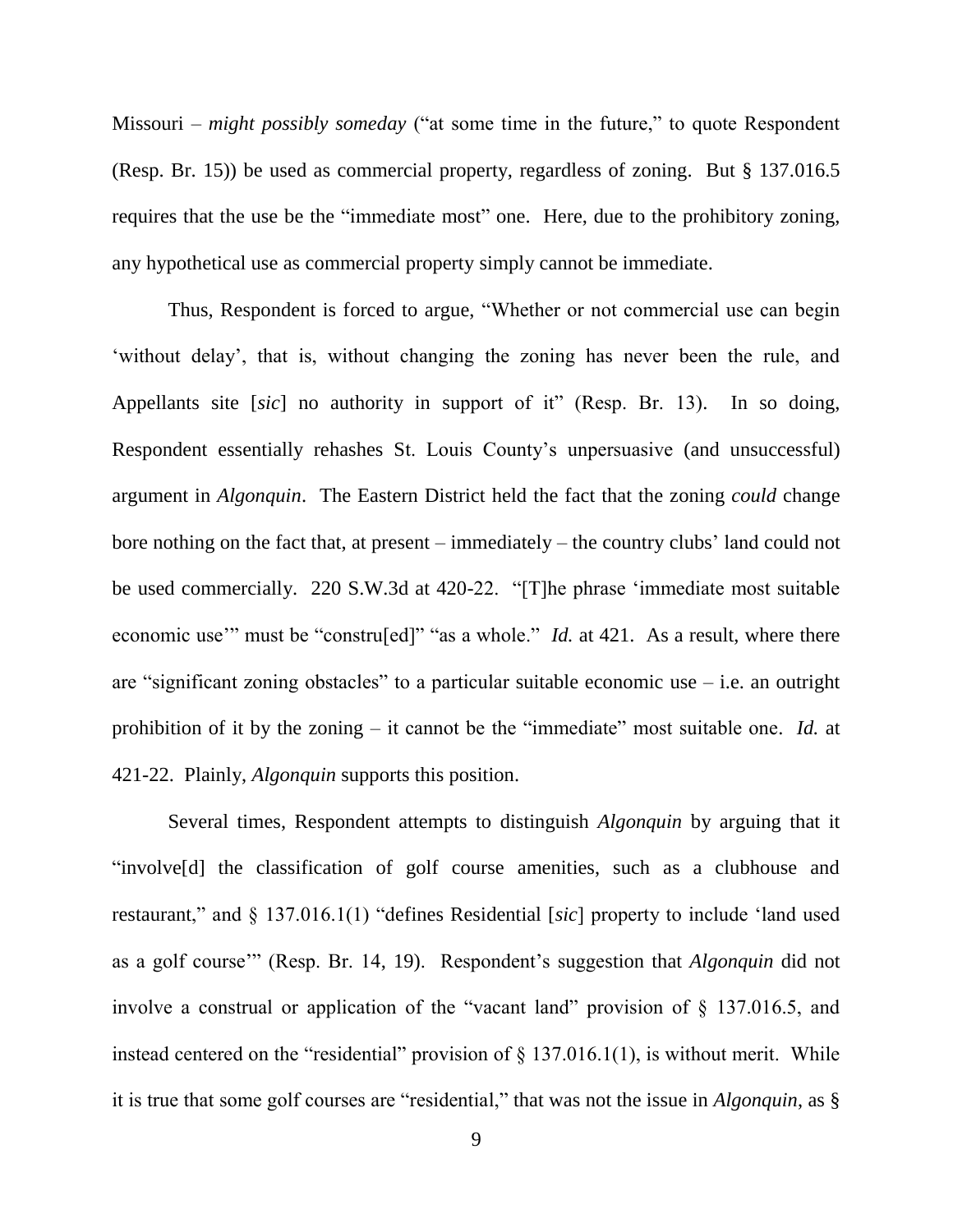137.016.5 applies to "real property … which is used for a private club," just as it does "real property which is vacant …." 220 S.W.3d at 419. As such, the *Algonquin* court rejected tthe proposition that the clubs' land be analyzed under the residential standard, and instead used the "immediate most suitable economic use" standard of § 137.016.5, just as is at issue here. *Id.* at 420-21.

As such, as *Algonquin* explains, Respondent's accusation that the Batemans' necessary focus on the word "immediate" somehow is an "attempt to insert words into the statute that are not there" (Resp. Br. 20), is misplaced. "Immediate most" are words that § 137.016.5 expressly includes in its standard, and they must be given meaning:

Statutory interpretation is purely a question of law. When interpreting a statute, this Court must determine the intent of the legislature, give the language used its plain and ordinary meaning, and give effect to that intent, if possible. We presume the legislature intended every word, clause, sentence, and provision of a statute to have effect and did not insert superfluous language into the statute.

*Algonquin*, 220 S.W.3d at 419 (citations omitted).

The point to the Eastern District's decision in *Algonquin* was precisely how the express requirement of "immediacy" factors into the overall standard of "immediate most suitable economic use." While, "as in all cases," "the taxpayer has the burden of proof when challenging the STC's assessment of property," just as here, there was "undisputed, detailed evidence outlining the zoning restrictions which permit the properties to be used for only residential purposes or as private golf courses" and "prohibit commercial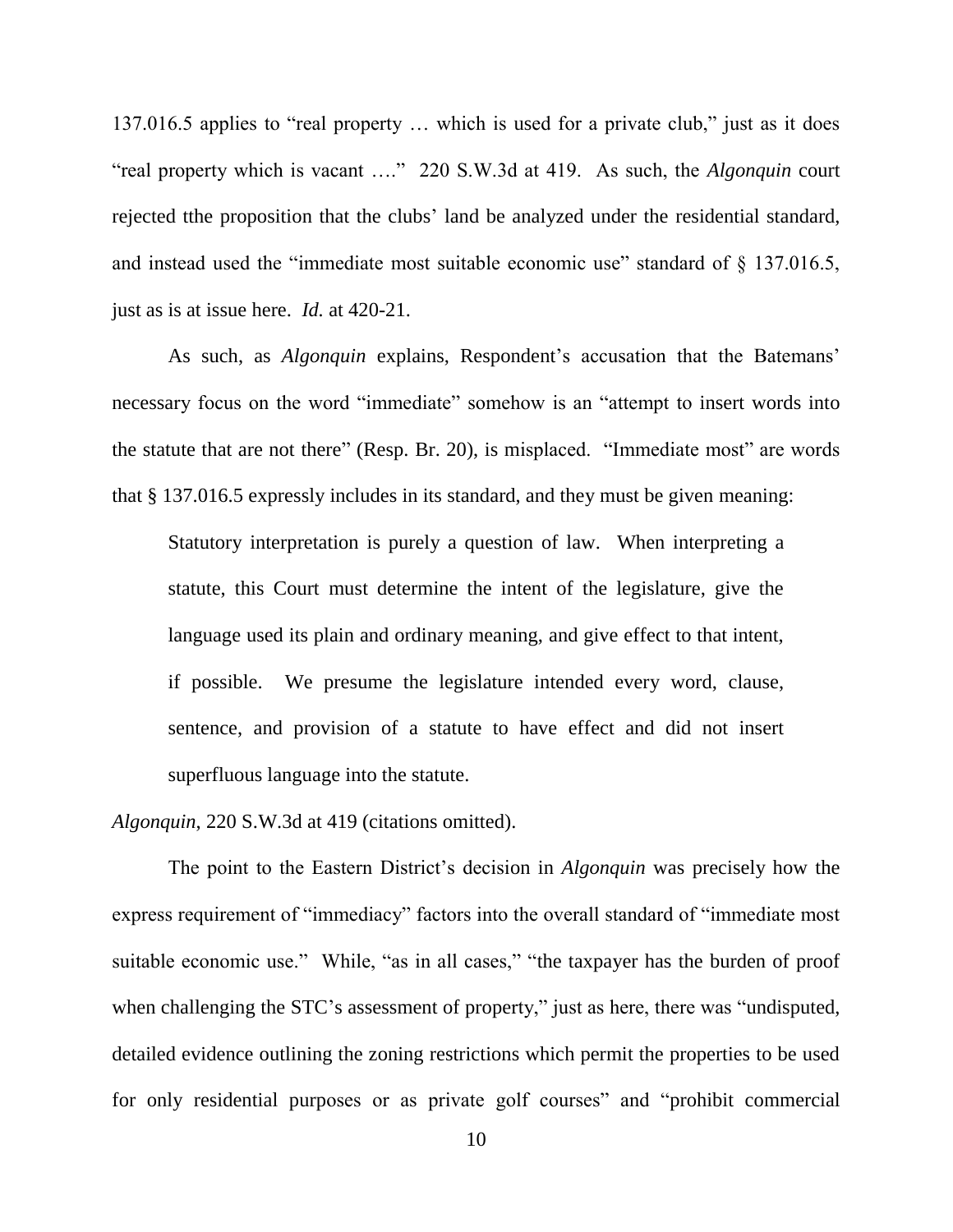building ...." *Id.* at 420. Thus, "if the Clubs ceased operations as private golf courses," the only suitable economic use which could occur immediately "would be as residential developments." *Id.* at 421. "[B]ased upon the *current* zoning restrictions," immediate commercial use was legally impossible. *Id.* (emphasis added).

Thus, the Eastern District finely tuned its conclusion so as to be based on the requirement that the assessor's classified use be *immediately* possible:

When construing the phrase "immediate most suitable economic use" **as a whole**, the record in this case cannot support a finding that the *immediate* most suitable *economic* use of the properties is as public golf courses. The uncontroverted evidence presented at the hearing reveals the immediate most suitable economic use of the properties at issue is as private residences, not public golf courses. While we acknowledge the Clubs' properties have amenities that **could** be used on a public golf course, the stipulated record also indicates significant zoning obstacles …. In light of those obstacles, we cannot say the record would support an *immediate* use of the private golf course amenities as public golf courses.

*Id.* at 421-22 (emphasis on words in italics in original; emphasis on words in bold added). Plainly, "immediate most" is not a phrase "insert[ed] ... into the statute that [is] not there," as Respondent desires (Resp. Br. 20). It is express. And in this case, as in *Algonquin*, it is both crucial and controlling. Just as in *Algonquin*, it is undisputed that Gladstone's zoning restrictions permit the Batemans' property to be used only for residential purposes and prohibit all commercial use. Thus, if the Batemans' property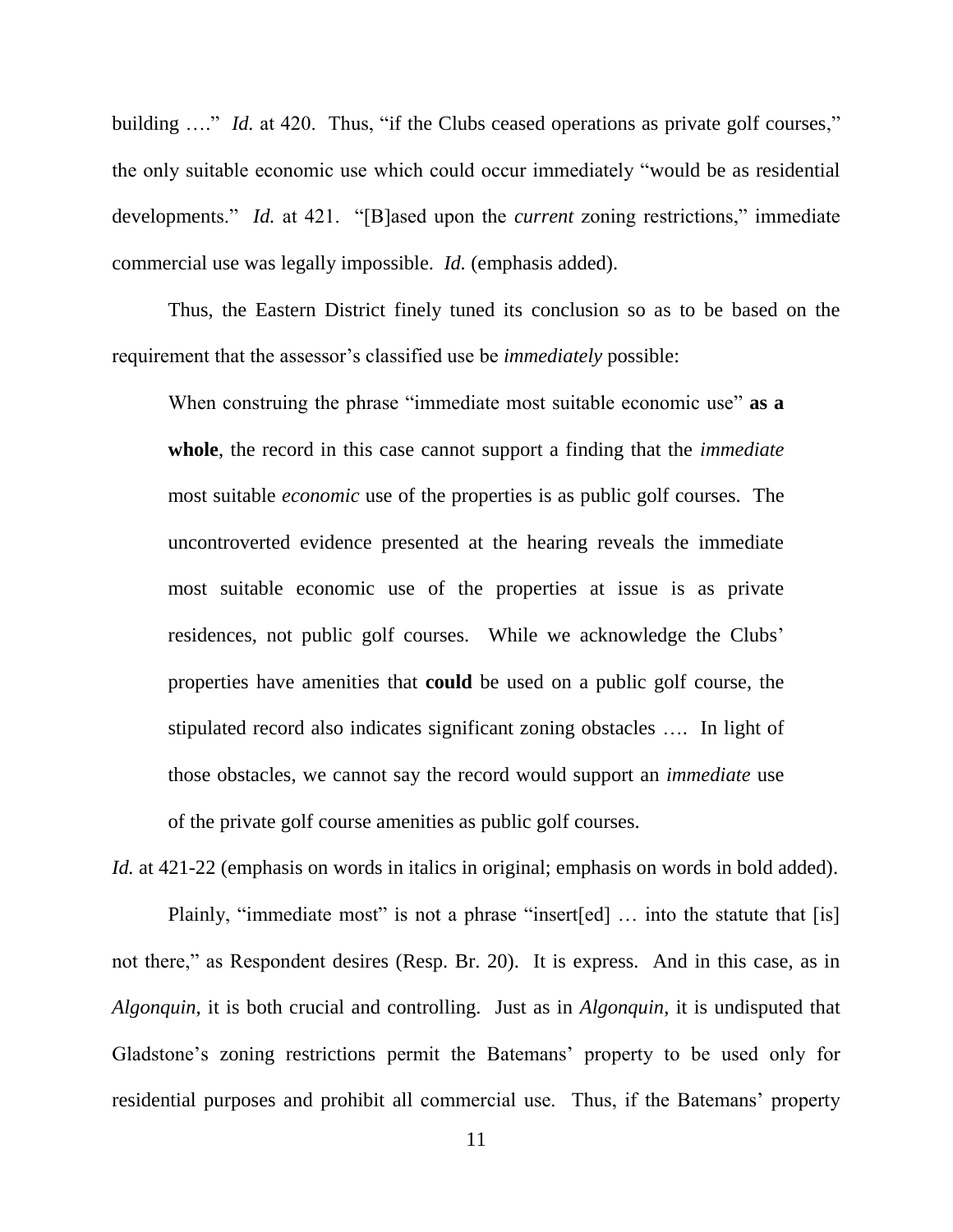were to be developed now, the only suitable economic use that could occur immediately would be residential development. Based upon the property's current zoning restrictions, immediate commercial use is legally impossible. While the character of the Batemans' vacant property could be used for constructing commercial buildings, the record cannot support an *immediate* commercial use of the property.

As *Algonquin* makes plain, it is not *any* suitable economic use that determines the classification of vacant land under § 137.016.5, but that economic use that is the *immediate most* suitable one. Otherwise, Missouri's 115 counties would have license to classify every piece of vacant real property in the state as commercial property (with the much higher tax rate), as all vacant land by its very nature physically can be used commercially, just as it could in any other manner, too. But, as with the country clubs zoned prohibitorily residentially in *Algonquin*, if the Batemans' residentially-zoned property could not immediately be used commercially (and it plainly cannot), then commercial use, while ostensibly and physically an available suitable economic use, cannot be the *immediate most* suitable one.

In a final attempt to overcome this, Respondent calls repeated attention to the third factor in § 137.016.5, which states, "zoning classification shall not be considered conclusive if, upon consideration of all factors, it is determined that such zoning classification does not reflect the immediate most suitable economic use of the property" (Resp. Br. 18, 20). But this language does not preclude an overtly prohibitory zoning classification allowing only for one use and prohibiting all others, as here and in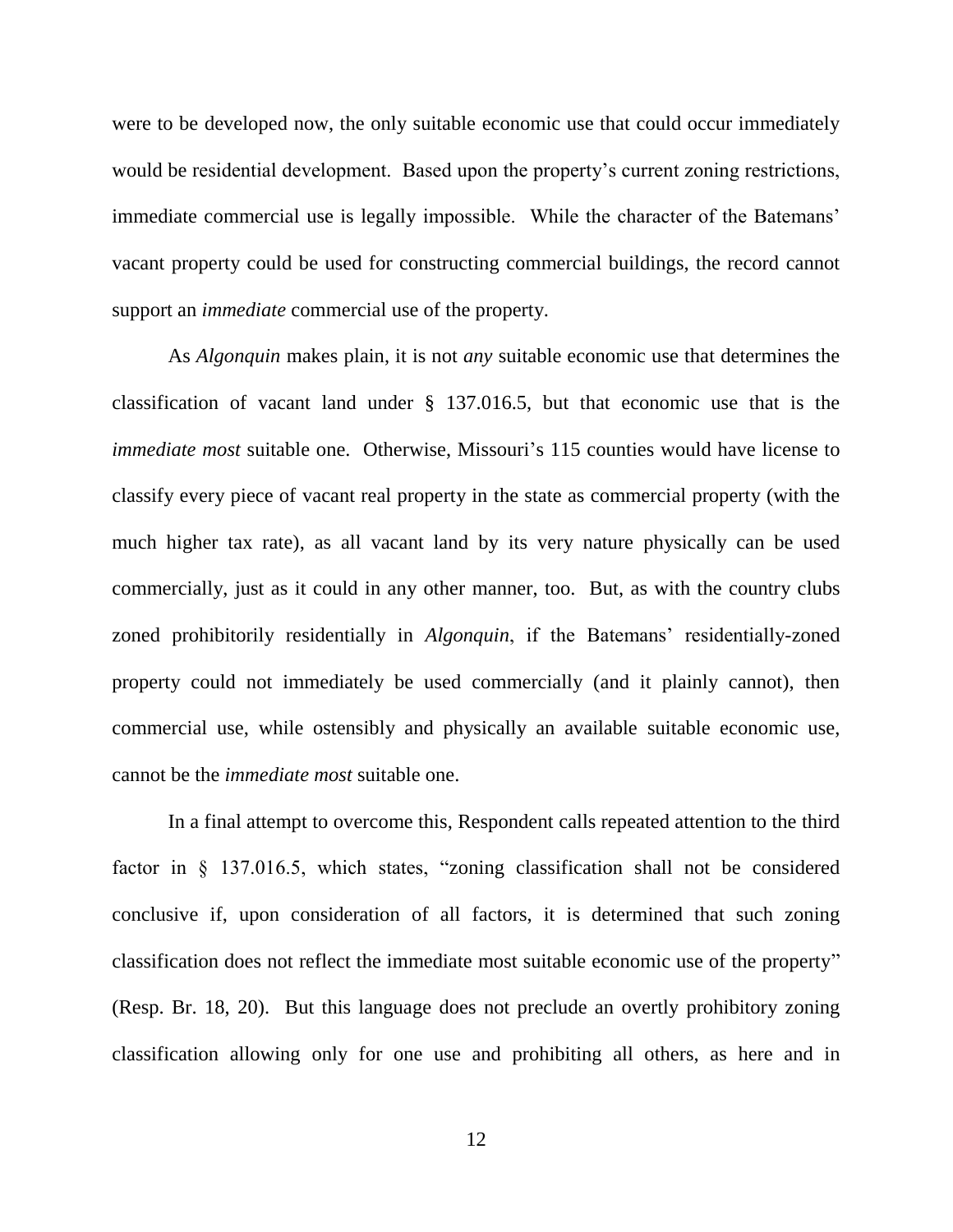*Algonquin*, from being necessarily conclusive. By implication, it simultaneously permits a property's zoning to "reflect [its] immediate most suitable economic use."

Indeed, one can imagine several scenarios, not present here, in which zoning would not be conclusive. First, a zoning classification might not be prohibitory. A residential zoning classification might allow for some commercial use, as is common in an urban core. Or, a residential classification might allow for some agricultural use, as is common on the outskirts of rural towns. In such a situation, several uses would be immediately open, making the zoning inconclusive. But that is not so here or in *Algonquin*. For the Batemans' property and the St. Louis County country clubs, the relevant zoning is wholly prohibitory: only residential use presently is allowed, and all commercial use presently is prohibited.

Second, a prohibitory zoning classification might be pending a change to a different or more permissive use. If, at the time of the hearing below, the City of Gladstone already had agreed to change the Batemans' zoning to all some commercial use and the change was pending taking effect during the present assessment cycle, obviously the property would not immediately be limited to residential use. Similarly, if Ladue or Warson Woods had agreed to change the country clubs' zoning in *Algonquin* to allow for some commercial use and the change was pending but had not yet taken effect, obviously the about-to-change residential zoning would be inconclusive, too. Again, however, that is not the case here, nor was it in *Algonquin*. When zoning allows only for one use and no change is pending, the immediate most suitable economic use must be the one for which the zoning immediately allows.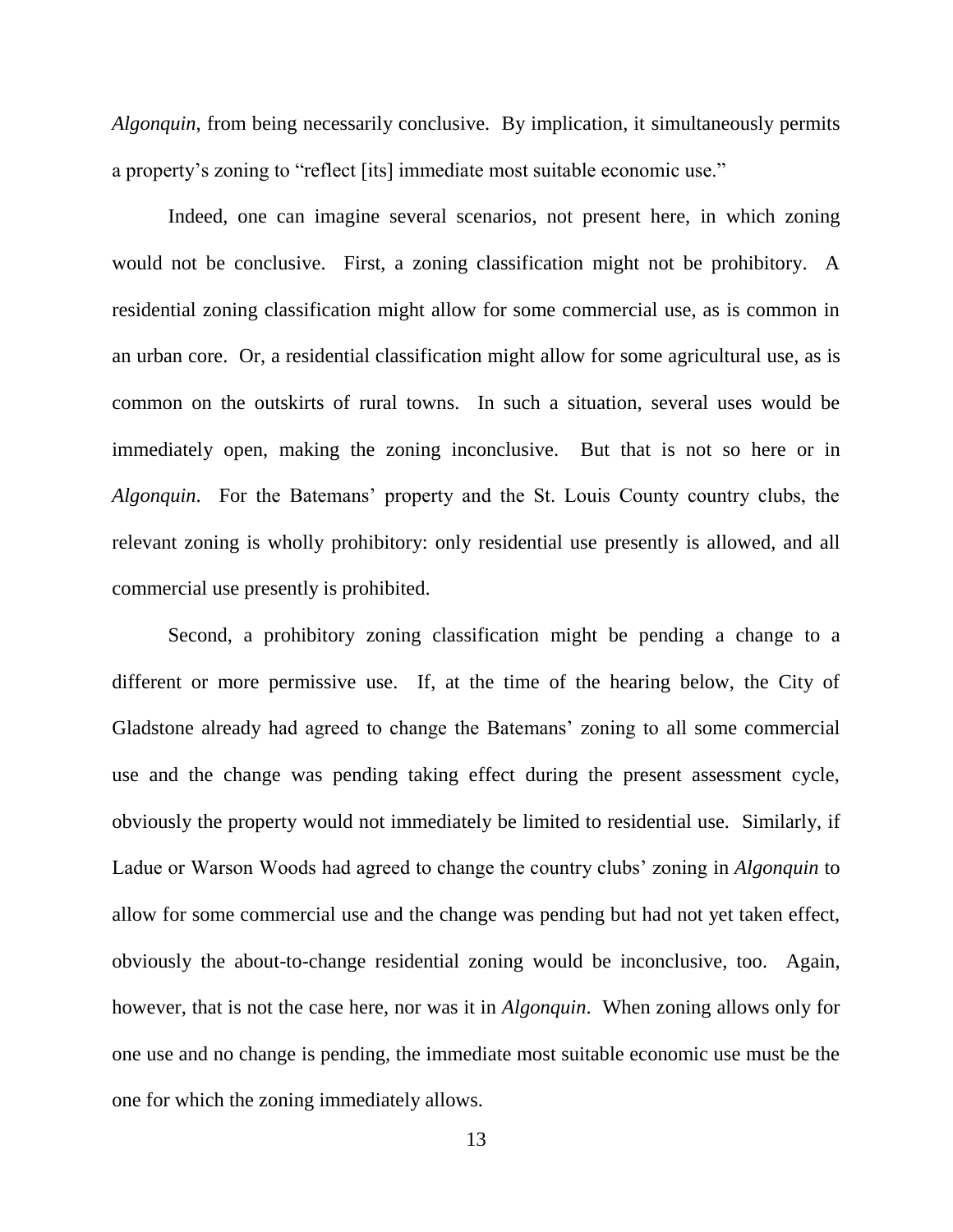The Batemans have no quarrel with the notion that commercial use of their vacant land – like any vacant land – might well be a suitable economic use someday. *See also Algonquin*, 220 S.W.3d at 422 (court's holding that residential use is immediate most suitable economic one "shall remain binding on the parties unless the conditions on said properties change or abate. Just as assessments may be challenged annually, a future assessment may present a record on behalf of the taxpayer or Assessor which may necessitate a change in the [Clubs'] tax classification"). Indeed, the Batemans fully admit – as the Assessor continually reminds the Court (Resp. Br. 8, 12, 15, 20-21, 23-24) – that they unsuccessfully tried to market the property as such.

But § 137.016.5 does not specify that vacant land should be classified by assessment merely by some imaginable suitable economic use: it must be classified by the "*immediate most* suitable economic use." Logically and literally, the immediate most suitable economic use must be the use that is the most immediate. In this case, as in *Algonquin*, there is only one possible use immediately permitted by law: residential use.

Simply put, the law of Missouri is (and must be) that a speculative potential use of land at an unknown time in the future but which is illegal at present with no change pending cannot be its immediate most suitable economic use. Respondent's argument otherwise flies in the face of § 137.016.5's plain language.

# **C. The Assessor's appraisal of the Batemans' land violates Missouri's requirements for determining the land's highest and best use.**

In their opening brief, the Batemans argued the STC's misapplication of § 137.016.5 in upholding the classification of their property as residential property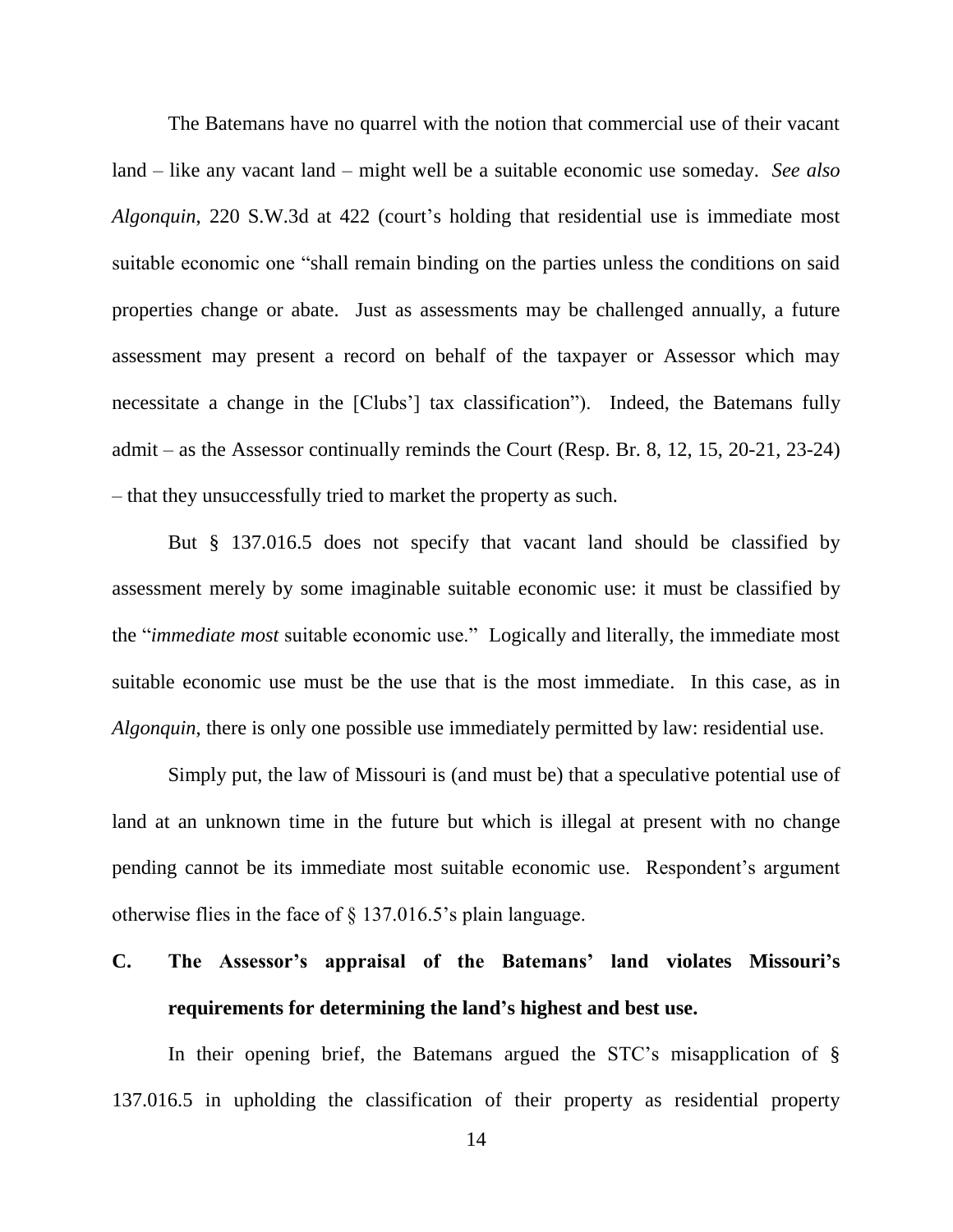rendered the Assessor's commercial appraisal of their land unsuitable and irrelevant (Aplt. Br. 26-27). They requested that, on remand, the trial court and/or STC be instructed to disregard the appraisal (Aplt. Br. 27).

Respondent objects that "[t]here is no such rule" "that if this court [*sic*] were to rule that the property should be classified residential, the market value of the property would somehow be different" (Resp. Br. 26). Instead, it argues, "Only the assessment ratio to be applied to the property would be different  $-19\%$  as opposed to 32%" (Resp. Br. 26). It suggests, "There is no different 'true value' for Residential, Agricultural, or Commercially [*sic*] classified property" (Resp. Br. 27). This argument violates Missouri's plain law of appraisals.

As Respondent admits, in appraising property, "An appraiser looks at the highest and best use for the property, and values it using a cost approach, income approach and a sales comparison approach," and the STC similarly must "use the highest and best use standard when determining the value of" property under review (Resp. Br. 26). Contrary to Respondent's assertions, however, as with "immediate most suitable economic use," a property's zoning plays a major part in the determination of its "highest and best use" and, thus, its market value.

It is well established that, in appraising a property, the "[p]roperty may not be viewed in a vacuum, in isolation from all its circumstances." *NCR Corp. v. State Tax Comm'n*, 637 S.W.2d 44, 50 (Mo. App. 1982). As such, "In the appraisal of property the properties are compared not only by their physical characteristics, but also by their legal situations." *Id.* A determination of a property's "highest and best use" for appraisal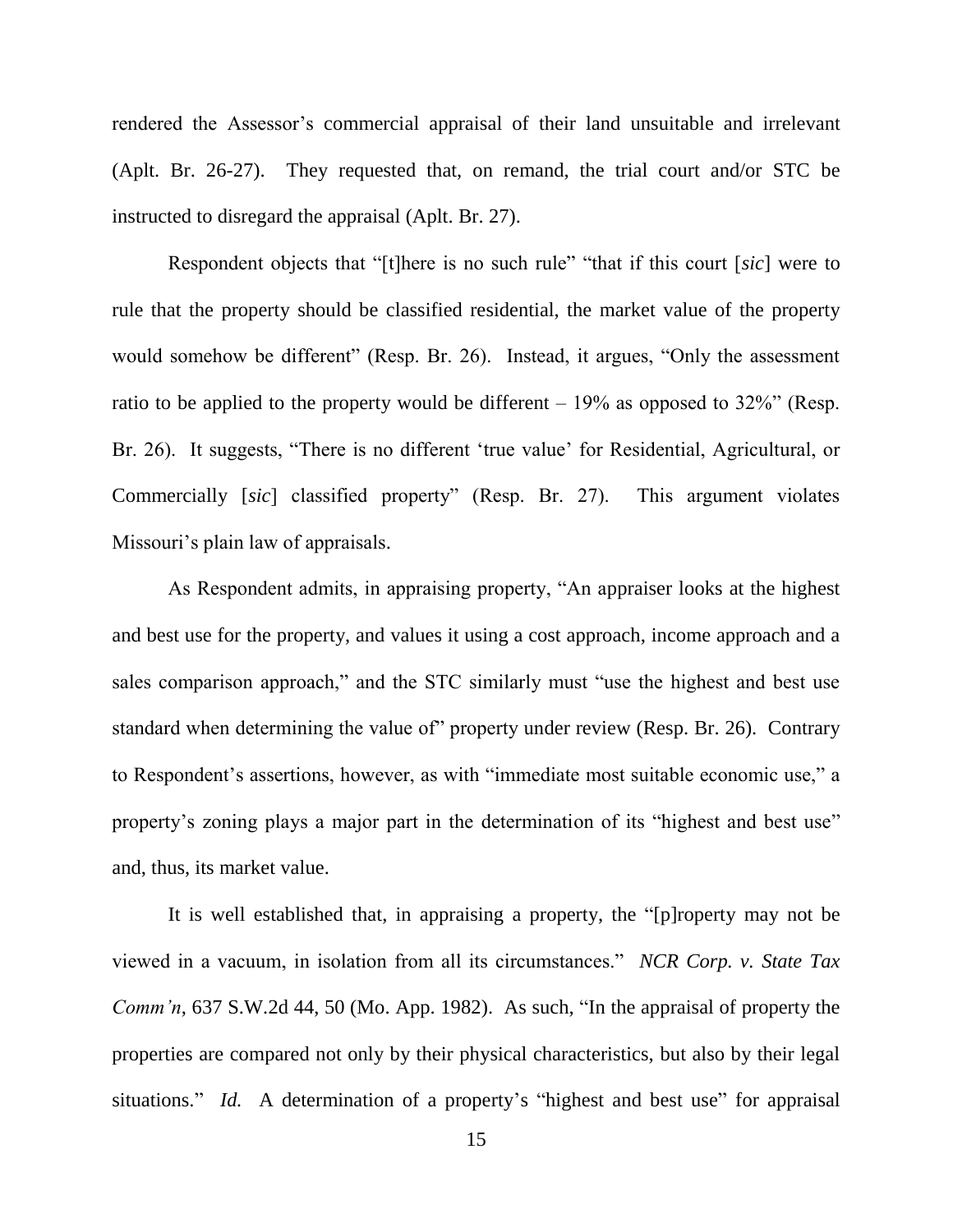cannot be based on "fancies, hopes, possibilities or contingencies" as to its use. *City of St. Louis v. Vasquez*, 341 S.W.2d 839, 847 (Mo. 1961).

Thus, "when … land is not available for a certain use by reason of a zoning restriction, its suitability or adaptability for such use may be shown as affecting its value …" *State ex rel. Mo. Highway & Transp. Comm'n v. Pedroley*, 873 S.W.2d 949, 954 (Mo. App. 1994) (quoting *Union Elec. Co. v. Saale*, 377 S.W.2d 427, 429 (Mo. 1964)). Property "must be evaluated under the zoning restrictions existing at the time of" valuation,

and consideration must be given to the impact on market value of the likelihood of a zoning change. This may be accomplished either by valuing the subject property as rezoned, minus a discount factor to allow for the uncertainty that rezoning will actually take place, or by valuing the property with its existing zoning, plus an incremental factor indicating the probability of rezoning.

*State ex rel. Mo. Highway & Transp. Comm'n v. Edelen*, 872 S.W.2d 551, 556 (Mo. App. 1994).

In doing this, however, "Mere speculative uses cannot be considered. There must be some probability that the land would be used within a reasonable time for the particular use to which it is adapted." *State ex rel. Mo. Highway & Transp. Comm'n v. Modern Tractor & Supply Co.*, 839 S.W.2d 642, 648 (Mo. App. 1992). And even "if there is a showing of a reasonable probability of a change" in zoning, "the property must not be evaluated as though the rezoning were already an accomplished fact. It must be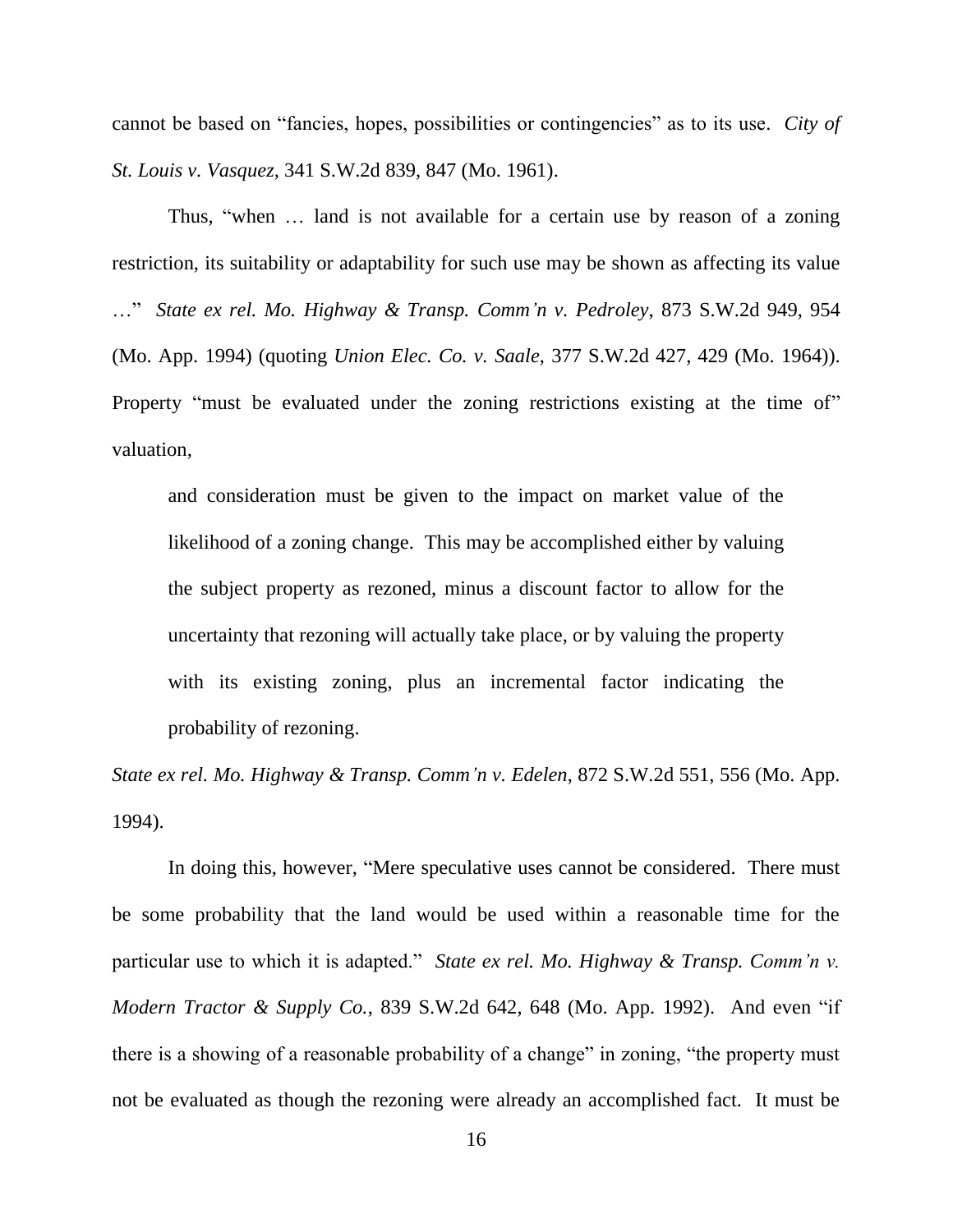evaluated under the restrictions of the existing zoning and consideration given to the impact upon market value of the likelihood of a change in zoning." *State ex rel. State Highway Comm'n v. Carlson*, 463 S.W.2d 74, 80 (Mo. App. 1970).

Whether the highest and best use of a property is residential, commercial, or industrial bears great weight on its value. No authority supports Respondent's assertion that "[t]here is no different 'true value' for Residential, Agricultural, or Commercially [*sic*] classified property" (Resp. Br. 27), nor does Respondent cite any. Indeed, it is well established that the value of a given property whose highest and best use is residential can be vastly different than its value when its highest and best use is deemed to be commercial. *State ex rel. Mo. Highway & Transp. Comm'n v. Delmar Gardens of Chesterfield, Inc.*, 872 S.W.2d 178, 181 (Mo. App. 1994) (value of land as residential property was \$617,105, whereas value of same land as commercial property was \$1,859,907, and potential rezoning of property affected both determinations).

Mr. Maurer's appraisal, however, fundamentally violated all these requirements (L.F. 197-284). He mentioned that zoning was prohibitorily residential, but forecasted it could be changed to commercial (L.F. 213-14). Then, in determining what was "legally permissible" for the highest and best use, however, he mentioned no aspect of the zoning, but instead suggested the highest and best use was "vacant" (L.F. 223-24). Later still, though, he stated it was his "opinion that the Highest and Best Use of the subject site is for future commercial development" (L.F. 224) or "as a commercial development, not residential or agricultural use" (L.F. 230).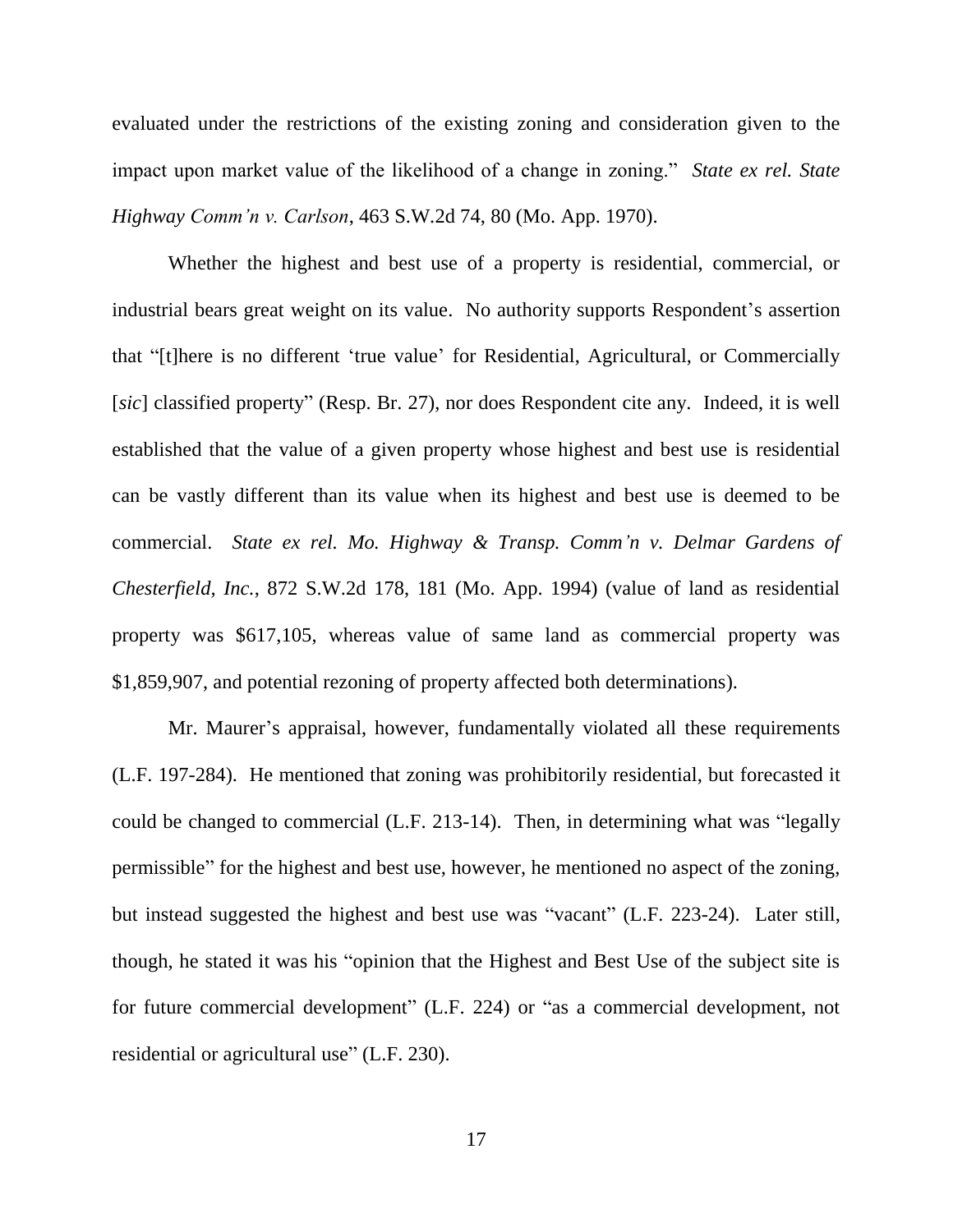Thus, in reaching his final value determination, he simply valued the land as commercial property (L.F. 238) – likely because his employer, Clay County, told him to. But he did not use either of the two allowed methods of "valuing the subject property as rezoned, minus a discount factor to allow for the uncertainty that rezoning will actually take place," or "valuing the property with its existing zoning, plus an incremental factor indicating the probability of rezoning." *Edelen*, 872 S.W.2d at 556. Instead, he untenably – and incorrectly – valued the property "as though the rezoning were already an accomplished fact." *Carlson*, 463 S.W.2d at 80.

The law of Missouri is that this was unacceptable. Mr. Maurer's appraisal of the Batemans' property as presently commercial real estate should be rejected. It bears nothing on the land's present value as residential real estate.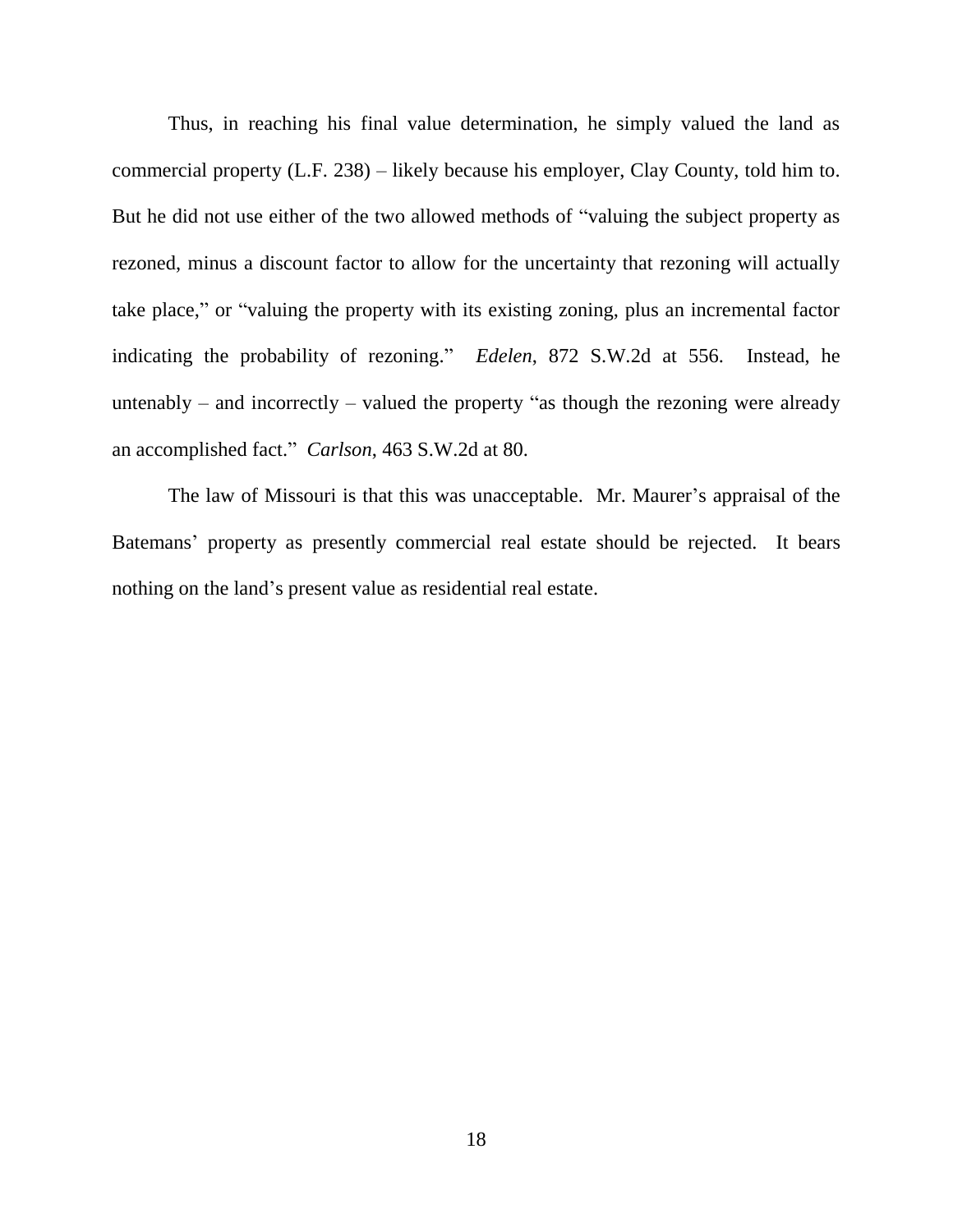### **Conclusion**

The Court should reverse the trial court's judgment and remand this case with instructions to reverse the State Tax Commission's decision.

Respectfully submitted,

*Jonathan Sternberg, Attorney, P.C.*

by /s/Jonathan Sternberg

Jonathan Sternberg, Mo. #59533 1111 Main Street 7th Floor, Harzfeld's Building Kansas City, Missouri 64105 Telephone: (816) 474-3000 Facsimile: (816) 474-5533 E-mail: jonathan@sternberg-law.com

COUNSEL FOR APPELLANTS ROBERT BATEMAN and DONNA BATEMAN